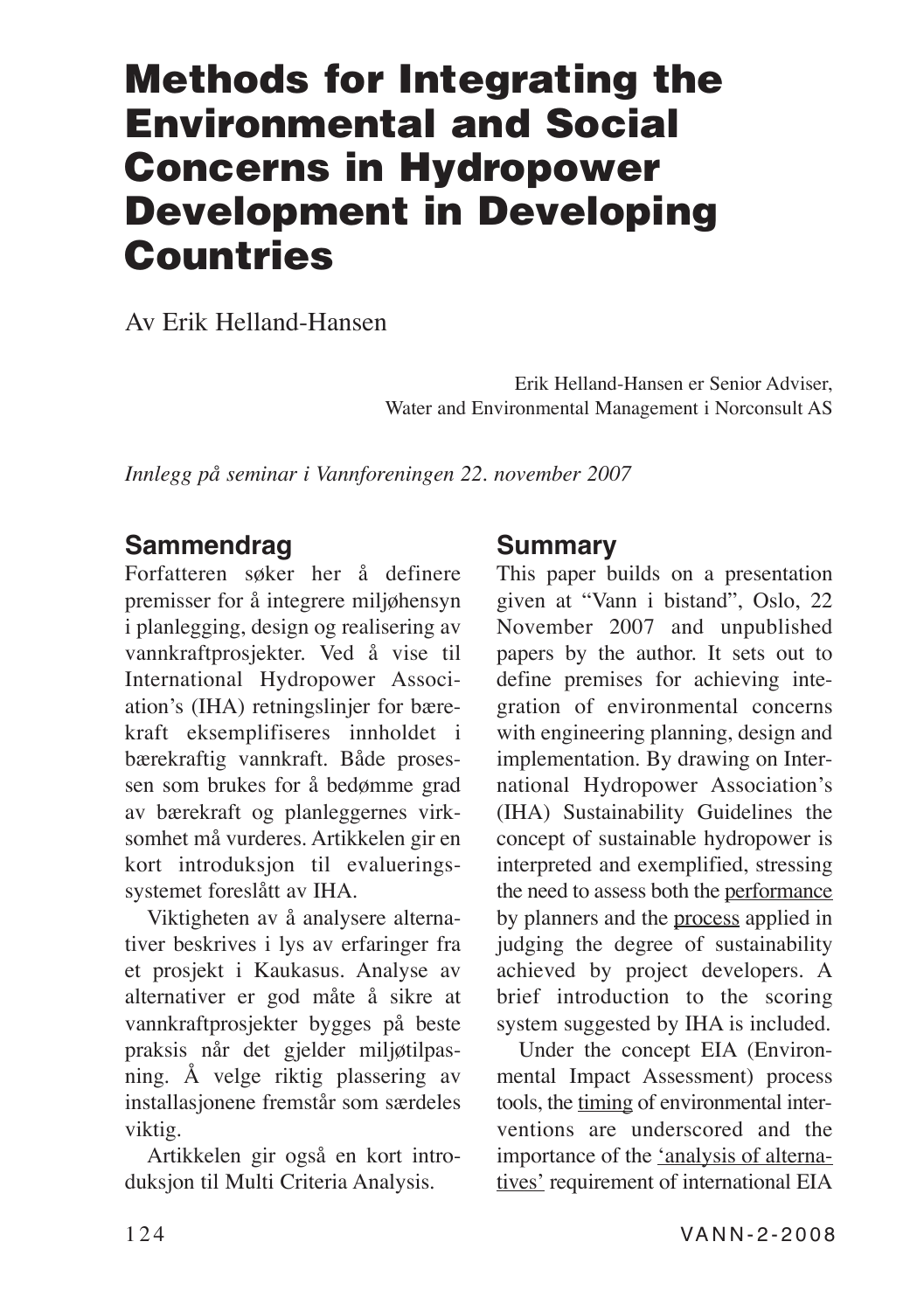rules are highlighted by an experience by the author on a project in the Caucasus. The bottom line is that the right and duty of the environmental assessor to perform analysis of alternatives provides a powerful tool for ensuring that hydropower projects incorporate best practice environmental principles. In tune with the emphasis on appropriate timing and alternative analysis during the EIA process, the author's interpretation of environmental criteria are defined and exemplified. It is claimed that most important mitigation measure for new hydropower project is good site selection.

Going beyond the project specific EIA tools, the utility of strategic, sectoral and cumulative assessment approaches are argued for. Their strengths are discussed in the context of ensuring that optimal energy development scenarios are selected and as assistance to planners in identifying overall best approaches. To complete the picture, a brief introduction is given to Multi Criteria Analysis with its strength and limitations. In its final remarks the paper outlines essential principles that need to be accepted both at the developer/ consultant level and at government/ society level.

### **Introduction**

It is easy to state that environmental concerns must be incorporated into the planning of hydropower schemes; but how is this really done? There are good mathematical models and other tools available to assist in assessing impact scenarios in water management, ecology and social sciences, but

VANN-2-2008 125

there are no straightforward analytical tools available for the task of bringing environmental linkages to bear with the engineering evaluations. If there were, much of the EIA (1) literature would have been redundant. The very lack of precise approaches and standardized methods has been a major reason for introducing the EIA process requirements.

However, up till recently EIAs have basically been instruments in safeguarding against adverse environmental and social effects, although the ultimate intention has always been to combine environmental and engineering thinking in the planning, implementation and operation processes. Advances have been made, though. The World Bank and other external support agencies are constantly updating the environmental and social aspects of their safeguard procedures. Major efforts to improve and guide environmental aspects of dam development by the International Energy Agency (IEA, 1999), the World Commission on Dams (WCD, 2000) and recently International Hydropower Association, (IHA, 2006) bear witness to the importance of such work. But no commonly accepted formula has been provided by any agency. Nor has much been achieved in providing guidelines on how to combine in practice the environmental, social and engineering factors in hands-on project development. This paper provides some ideas on and examples of methods for achieving environmentally and socially sustainable hydropower development situations.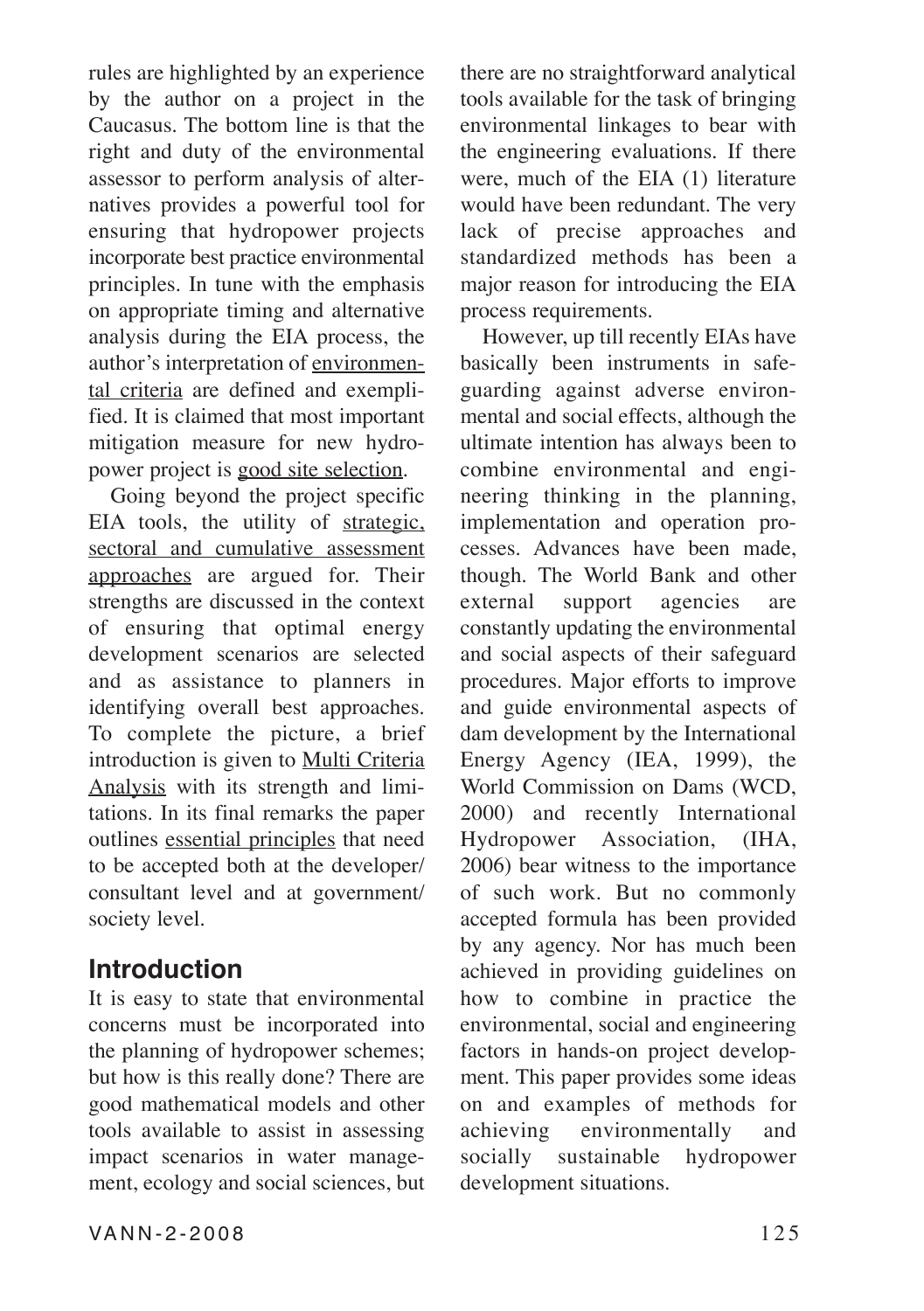# **Premises**

It has been claimed (2) that without alertness to environmental factors and acceptance by hydropower engineers of their inherent place in hydropower development, integration of environmental factors with engineering will not happen. Five dimensions may be identified as vital in convincing skeptics that environmental uncertainties can be handled by the industry with professional integrity:

- 1. Attitudes: *Responsible dam developers having environmentally responsible attitudes.*
- 2. Timing: *Environmental aspects are vital from the earliest start and throughout the project cycle and only combined inputs by environmental and engineering professionals at the appropriate time will result in sound projects.*
- 3. Integration: *Recognition that the EIA process provides critical input to the project development and acceptance that an interactive process among engineers, economists, social scientists and ecologists is a prerequisite.*
- 4. Economics: *Engagement of properly qualified environmental economists to ensure that environmental values are quantified as far as possible and brought directly into the hydropower development process.*
- 5. Alternatives: *Additional to technical alternative system designs for exploiting a potential dam site, the project proponent should consider alternative means of meeting demands through such options as*

*demand management and alternative technologies.*

These key issues need to be handled with open mindedness and transparency to provide objective efforts which can easily be reviewed by critics of hydropower development. Acceptance of the above principles is vital to the recognition that environmental and engineering parameters are of equal status, but a number of them require special attention. This paper focuses on process aspects of the EIA with specific reference to alternative evaluations, timing principles and mitigation options in combining engineering and environmental parameters in the hydropower development process.

# **Sustainable hydropower**

The term sustainable hydropower has become popular among institutions and aid agencies working in the energy field - but what does this concept really mean? In practical terms sustainability involves activities that do not compromise the ability of future generations to meet their own needs - a sustainable activity should improve quality of life without doing harm. Can one then simply view the end result of a hydropower project and acknowledge that it is well built and will produce cheap electric power for generations to come and therefore claim it is sustainable? No, not really. Sustainability is a multi-facetted and complex concept and must be related to the process applied. For example on visiting the Kariba Dam and Hydropower project in Zambia/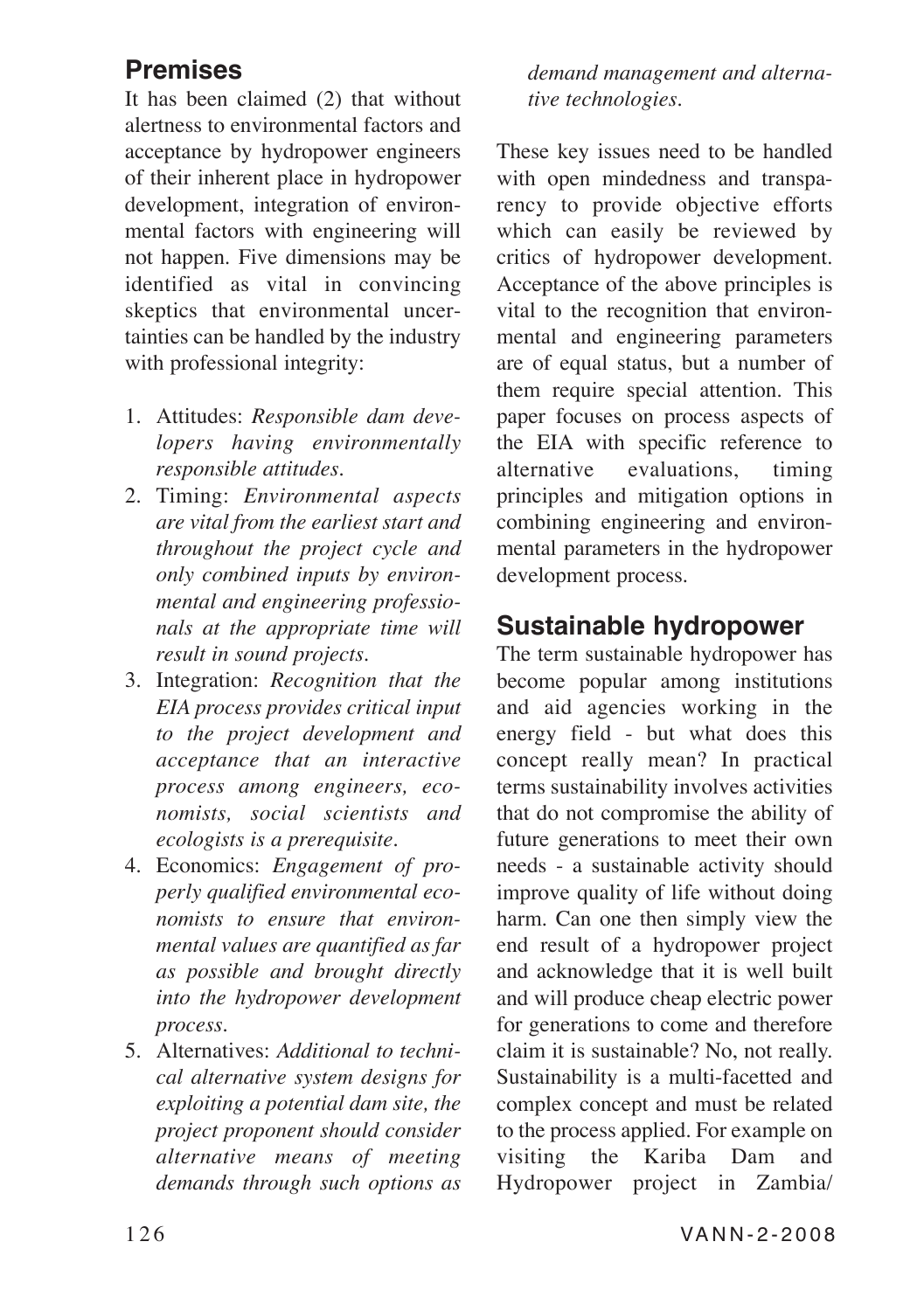Zimbabwe today, one will get the impression that it is a fully sound project that has produced power continuously for nearly 50 years with a (up to recently) flourishing tourist industry established around the reservoir. But the social upheaval created by the forced eviction of the local population from the reservoir area during initial flooding have yet to be fully mitigated. It is not likely that the suffering population will accept that the project is sustainable from their perspective.

The most important contribution to the definition and use of the term sustainable hydropower has come from the work by the International Hydropower Association in publishing their "Sustainability Guidelines" in 2004 and its operational guide "Sustainability Assessment Protocol" from 2006. From here one can deduce the following definition: "A sustainable hydropower project is one that is planned, designed and constructed under sound environmental, social and economic policies". The responsibility here rests mainly with developers and consultants. But two additional elements with key responsible parties are also identified. A sustainable hydropower project is one that:

- is conceived and will be managed under conditions of good governance - governments
- exists in a setting responsive to the needs of people, the rule of law, anti-corruption measures, gender equity and an enabling environment for investment - developers and utilities.

These ideas can be applied for assessing new energy projects in a due diligence/risk assessment context and to judge the sustainability of existing or planned hydropower projects by using the "Sustainability Assessment Protocol". Its Section B deals with 'Assessing New Hydro Projects' and identifies 20 parameters that are aspect scored from 0 to 5 under two headings 'performance' and 'process'. The lowest aspect score under the two headings is carried forward and the 20 aspect scores are summed up. A score of 3 is considered to reflect a satisfactory sustainability performance, thus project with a total score in the neighborhood of 60 may be rated satisfactory whilst 'good' projects ought to score at least 80.

The strength of this approach is that is considers both performance and process in judging the 20 variables, some of which are:

- Political risk and regulatory approval
- Additional economic benefits
- Planned operational efficiency and reliability
- Site selection and design optimization
- Community and stakeholder consultation and support
- Cultural heritage
- Environmental impact assessment and management system
- Land management and rehabilitation
- Environmental flows and reservoir management

This analytical approach, based on subjective assessments, is helpful but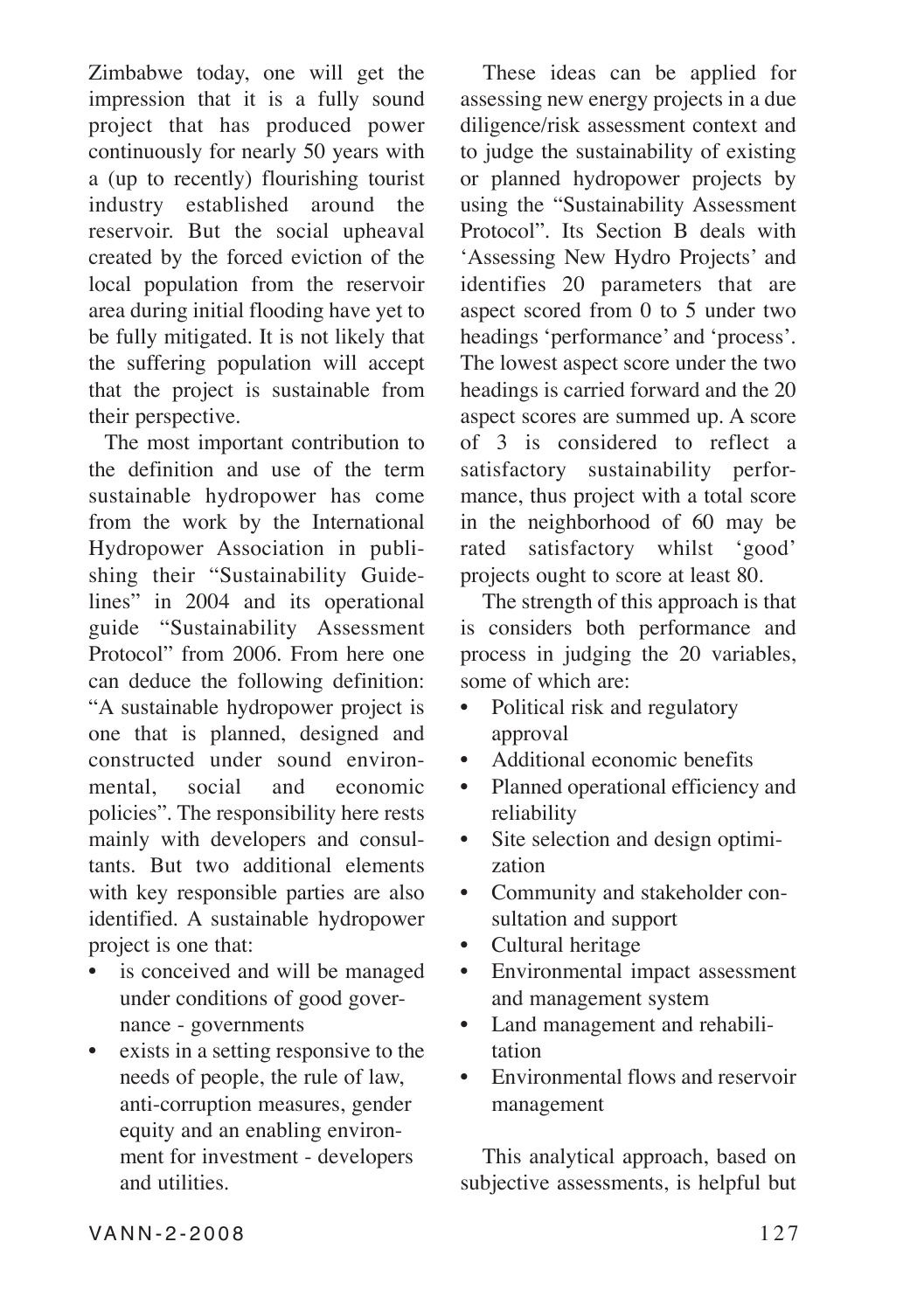will neither replace the EIA requirements that governments and lending institutions have, nor make other planning instruments such as Integrated Water Resources Management (IWRM), Strategic Environmental Assessment (SEA) or Multi Criteria Analysis (MCA) redundant. Furthermore, the 5 core values, 7 strategic priorities and 26 guidelines that came out of the World Commission on Dams are important to the hydropower industry. So is also the contribution of the International Energy Agency (IEA) in publishing its "Hydropower and the Environment: Present Context and Guidelines for Future Action" based on worldwide experience.

# **EIA process tools**

### **Significant Issues towards Creating Sustainable Hydropower Projects**

The EIA process principles are now widely applied in all developing countries; some having stringent and elaborate requirements and others still having evolving legal frameworks to guide their EIA processes. Of interest for this paper is to point to some important principles and tools that target sound and sustainable hydropower project development - the statutory requirements fulfilled by the EIA process are left for others to discuss.

### **Never too Early to Involve Environmental Specialists**

Historically dams and hydropower schemes were conceived and planned by engineers alone. When they felt satisfied that a project was identified, economists would be invited in to give the analysis the necessary dimension for decision-makers to enter the scene. Environmental professionals were traditionally consulted only when needs for landscape restoration and similar mitigation actions emerged. Some 30 years ago the EIA process started to make an inroad in dam and hydropower development, first as an attempt to take better account of economic externalities and later as a formal methodology to meet explicit legal requirements. The EIA process has evolved tremendously lately and today environmental studies are fully accepted as integral contributors and suppliers of technical information needed in the dam development process. But the question still remains at times - when does one need the contributions from environmental professionals (3)?

It is the contention of this paper that it is never too early to involve environmental specialists. When a project is evolving, it needs the care of an environmental mind to complement the engineering assessments. Otherwise how can one apply proactive environmental safeguards and expect that all alternatives are comprehensively considered and environmental opportunities reaped?

The EIA process follows the project cycle from the early screening and scoping through preparation of EIA reports to elaboration of a full scale environmental management plan including monitoring and auditing requirements. That means that particular environmental issues are assessed at different times. Although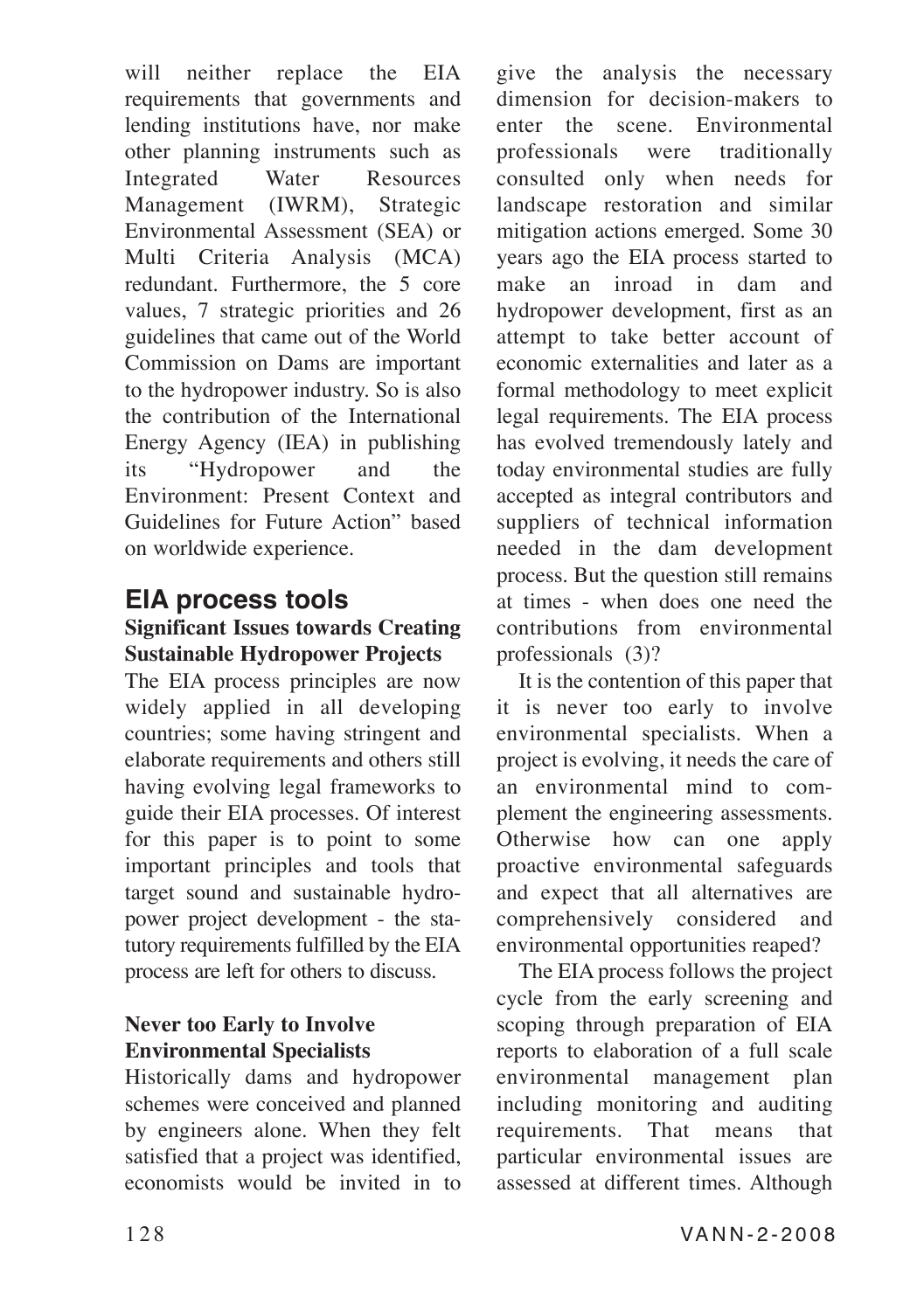environmental inputs are necessary from day one, some environmental activities must await the engineering work before they can be completed or even commenced. All too often demands are placed on the EIA team to complete their EIA report before adequate engineering is carried out or implementation decisions are made by the developer. In particular this dilemma shows up when there is pressure to elaborate detailed operational action plans for the environment and for resettlement e.g. Environmental Management Plans, Resettlement Plans etc. before proper consultation processes have been completed. Since the EIA report is normally produced during the feasibility study, before design and implementation decisions are really made, some EIA process consultations must be postponed and the report can not contain the full environmental picture - some issues must be left hanging until the project has matured properly.

#### **Analysis of Alternatives**

The World Bank says in its Environmental Assessment Sourcebook, Update, Number 17:

*'Since the introduction of the EA process and subsequent development of EA methodologies and legislative provisions, the analysis of alternatives has been one of the main tenets of EA policy and procedures. Indeed, a thorough, unbiased and transparent assessment of investment alternatives from an environ-* *mental and social perspective (as well as technical and economic standpoint) is one of the most important contributions EA can make to improving decisionmaking.'*

In practical terms this means that environmental professionals have a right to influence basic project concepts such as e.g. the location of dams. The strength of this aspect of the EIA process can be illustrated by the author's current experience on a project in the Caucasus. Three slides from the presentation on "Vann i bistand" give a brief explanation. Without the requirement in the World Bank Safeguard Policies that alternatives are to be analyzed before project layout and approaches can be decided upon and the project can proceed to final design, the environmental inputs would have been curtailed to focus only on a site that may not be optimal in any sense of the word.

#### **Environmental Criteria**

In order for the environmental professionals to influence the project concept and layout, they need to act proactively and provide environmental and social inputs to the project formulation process from commencement of planning. It is not appropriate for the EIA team to sit quietly and merely react to solutions coming from the engineering team - they must inform the engineers of mapping and digital data require-ments, survey data, hydrologic and hydraulic information needs etc., and provide so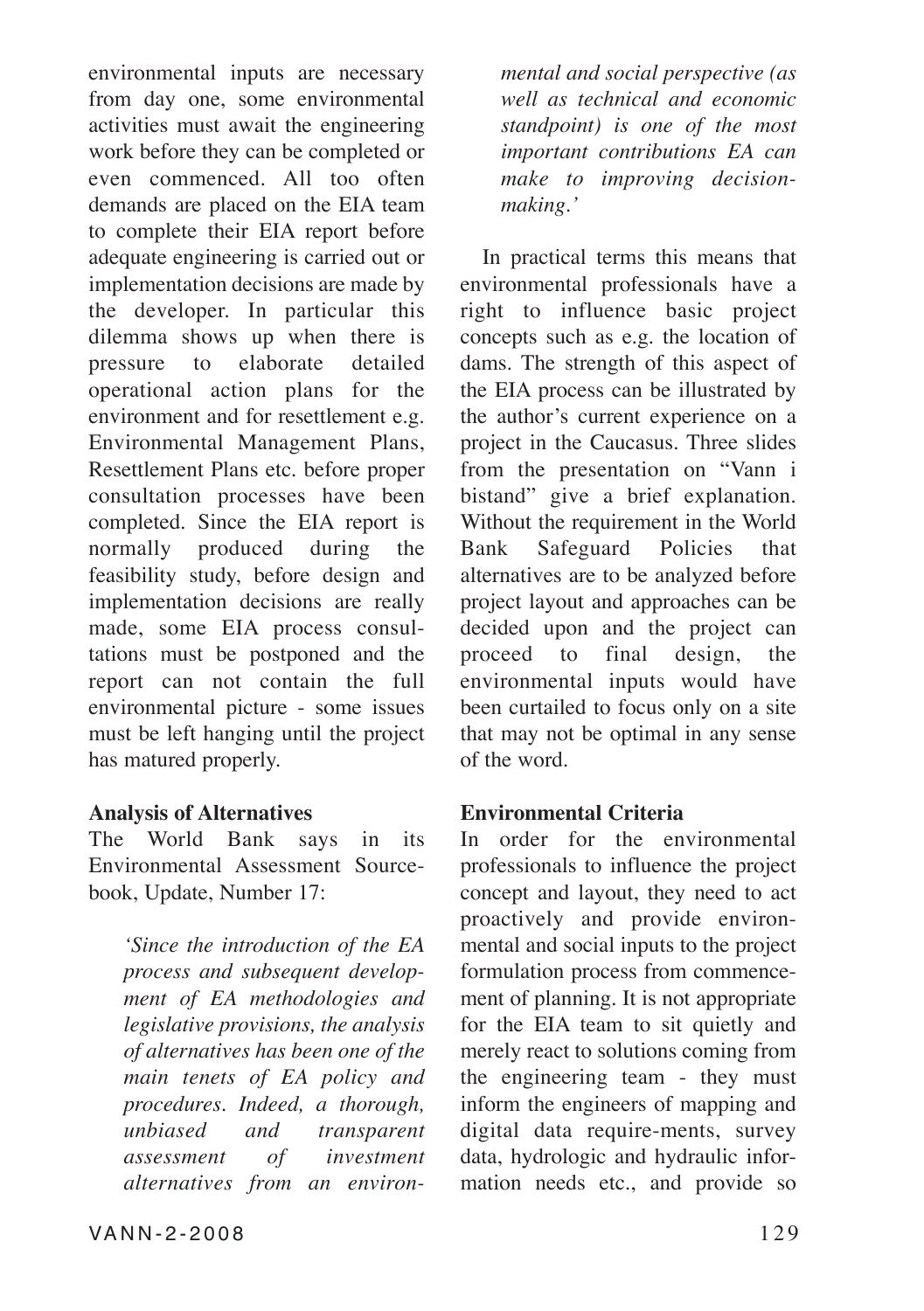



The Min. of Energy has engaged consultants, with World Bank funding, to carry out feasibility study and EIA for completing a project suspended in 1989 after 10 years of construction. The removement in 1969 and a view of construction. The high arch dam has been investigated and prepared. The site is just upstream of the reservoir formed by the w **Mars highest arch dam at**  $271~\mathrm{m}$ 

Author's role is as Chairman of Environmental and Social Panel **Experts** 

called environmental criteria in due time for the engineers to apply such requirements in project development. Some typical environ-mental criteria are:

- Minimum release requirements at dams and diversions;
- Maximum rate of flow variations from tailrace;
- Minimum flows through powerhouse during off-peak periods;
- Need for artificial flood releases to trigger fish migration or sustaining ecological cycles;
- Possible need for selective withdrawal capability at intake facilities to enable water quality management downstream (temperature, DO, sediments, nutrients etc.)
- Special requirement regarding

tailraces, plunge pools, spillways and flumes to avoid supersaturation and fish kills or breeding of black-flies responsible for transmitting the river blindness disease;

- Economic cost of land and mitigation actions in reservoir as input to the economic optimalisation of dam heights;
- Location of quarries, adits, contractor's camp etc. to avoid ecologically sensitive areas and improve landscape aesthetics etc. e.g. it should not be a given that the geologists alone decide where tunnel adits are to be located as there may be important environmental considerations involved. During the planning of the Epupa Hydropower project in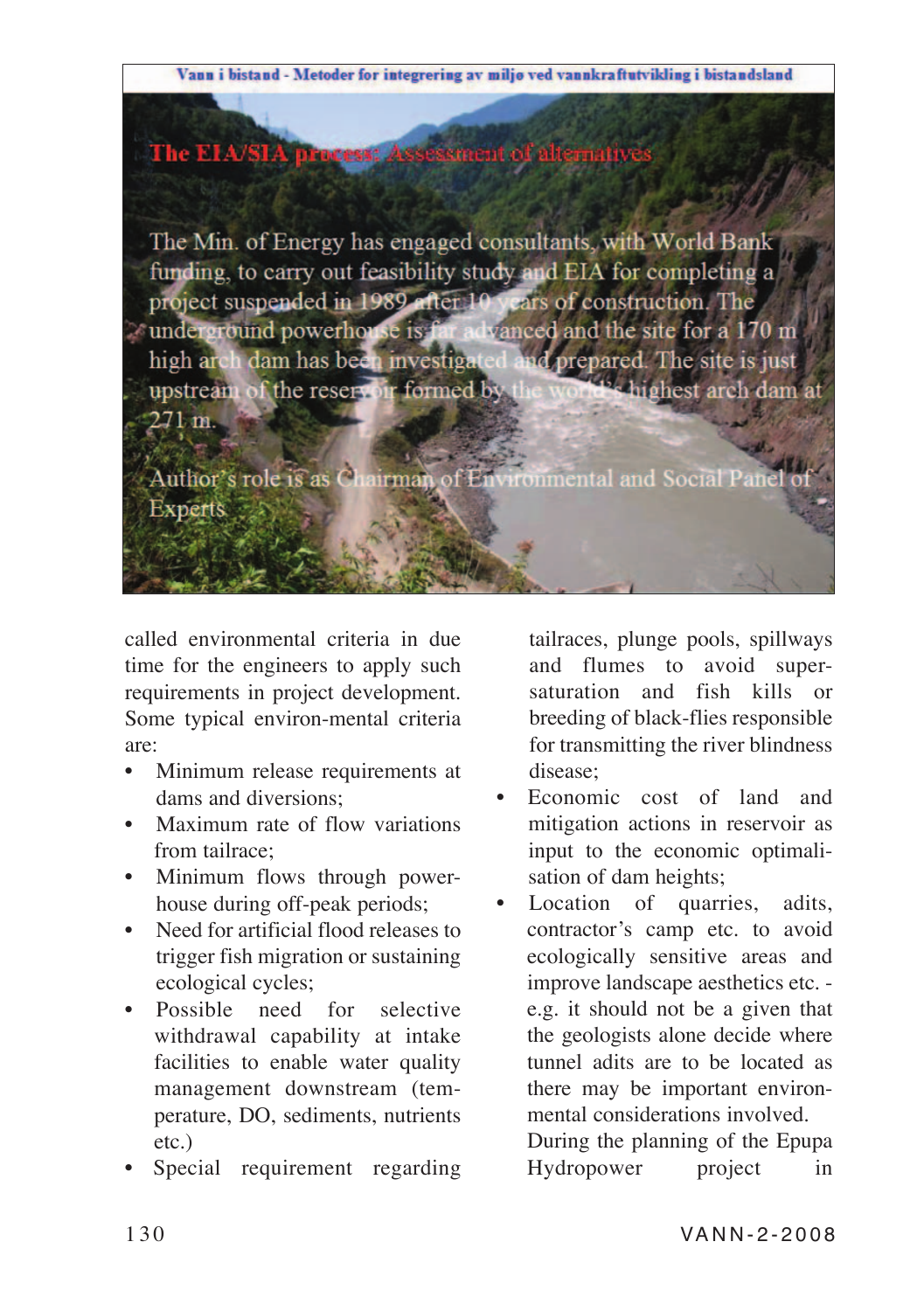Vann i bistand - Metoder for integrering av miljø ved vannkraftutvikling i bistandsland

A community (picture) is located within proposed reserved inundation zone with some 400-450 households which will be displaced/affected.

Min. of Energy expects the feasibility and EIA to be carried at on the defined project, alternative dam sites upstream are considered as disturbing elements in a pre-decided planning process.



A lower dam at this site (picture) would mostly inundat forest and son hoseholds plus the road. Why not move the dam up and make it lower? Who asks such questions when the Client has defined the downstream damsite as the one to use?

The Environmental Panel of Experts can do that with reference to the requirement that alternative schemes be assessed under the WB EA process.

The Engineering Consultant and EIA Consultant are now looking into this based on the Environmental Panel's request.

> **E ENVIRONMENTAL OOD SITE SELECTION**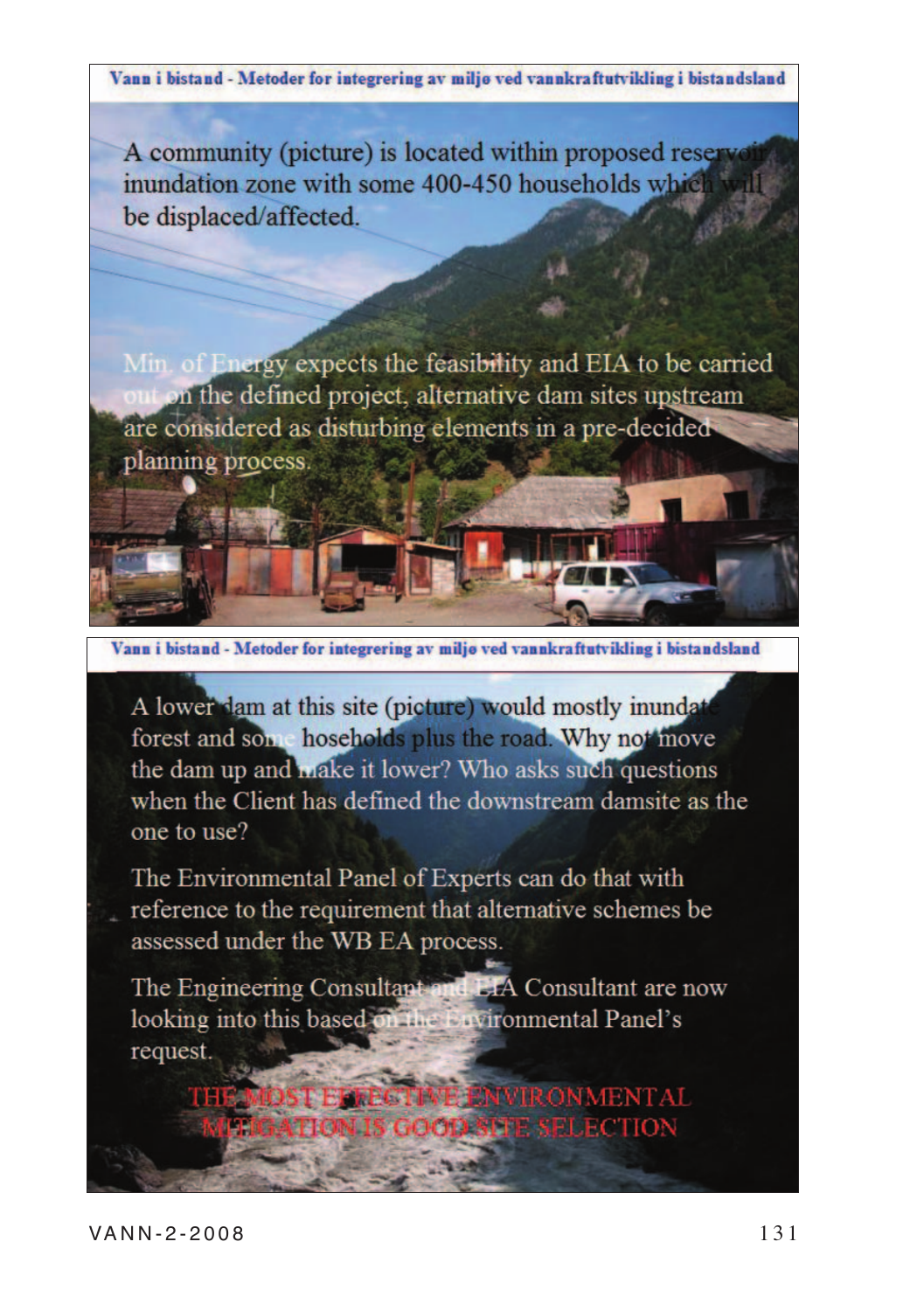Namibia/Angola, the EIA team identified the possible need for selective withdrawal from the deep reservoir and intake towers were included in the design. The spillway location, layout and design was also decided in conjunction with the EIA team. Such requirements can not be forwarded late because it soon gets very cumbersome and expensive to change important design concepts as intake and spillway arrangements. During the work on "The Integrated Water Resources Development Plan for Lake Malawi and Shire River System", artificial flood releases to a National Park wetland were incorporated into the simulation model showing the economic effect of releasing such 'unscheduled' water for the benefit of the ecology, and decision making could appropriately consider also nature's water needs.

### **Dam Location**

Reiterating the main focus of the three slides above, some more emphasis should be placed on the issue of dam location. It is being claimed (4) that the single most important mitigation measure for a new hydroelectric project is good site selection, to ensure that the proposed dam will be largely benign in the first place. In today's world good site selection is not synonymous with the most favorable topography or the best geological conditions. A good dam site is also one that minimizes undesirable social and ecological impacts such as relocation of people and their means of livelihood, land take, environmental footprints, loss of biodiversity, changes to the aquatic ecology and a host of other effects. The trade-offs and reconciliation between engineering and environmental parameters must be brought about by creating a level playing field for decision-making. By identifying these parameters as technical factors to be considered together up front during the first identification missions for a new dam, better overall solutions are likely to result.

But to identify environmental features of relevance for dam selection requires that appropriate professionals are involved from the start. Dam designers, geologists and other engineers are not necessarily equipped to spot ecologically unique resources, culturally significant issues or social vulnerability. A site selection survey must have access to professionals who can provide insight in potential environmental problems, prior to initial environmental screening and scoping, to ensure that environmentally favorable site alternatives are not passed up before overall technical status of the project alternatives are decided upon.

As already emphasized above, the EIA process is designed to ensure that all environmental dimensions are factored into the decision-making process. And as stated, reversing an early engineering site selection decision on the basis of environmental ideas surfacing at a later time is in practice very difficult. Thus it should not be accepted that engineering decisions of this nature take place in isolation with the excuse that an EIA will be conducted as soon as the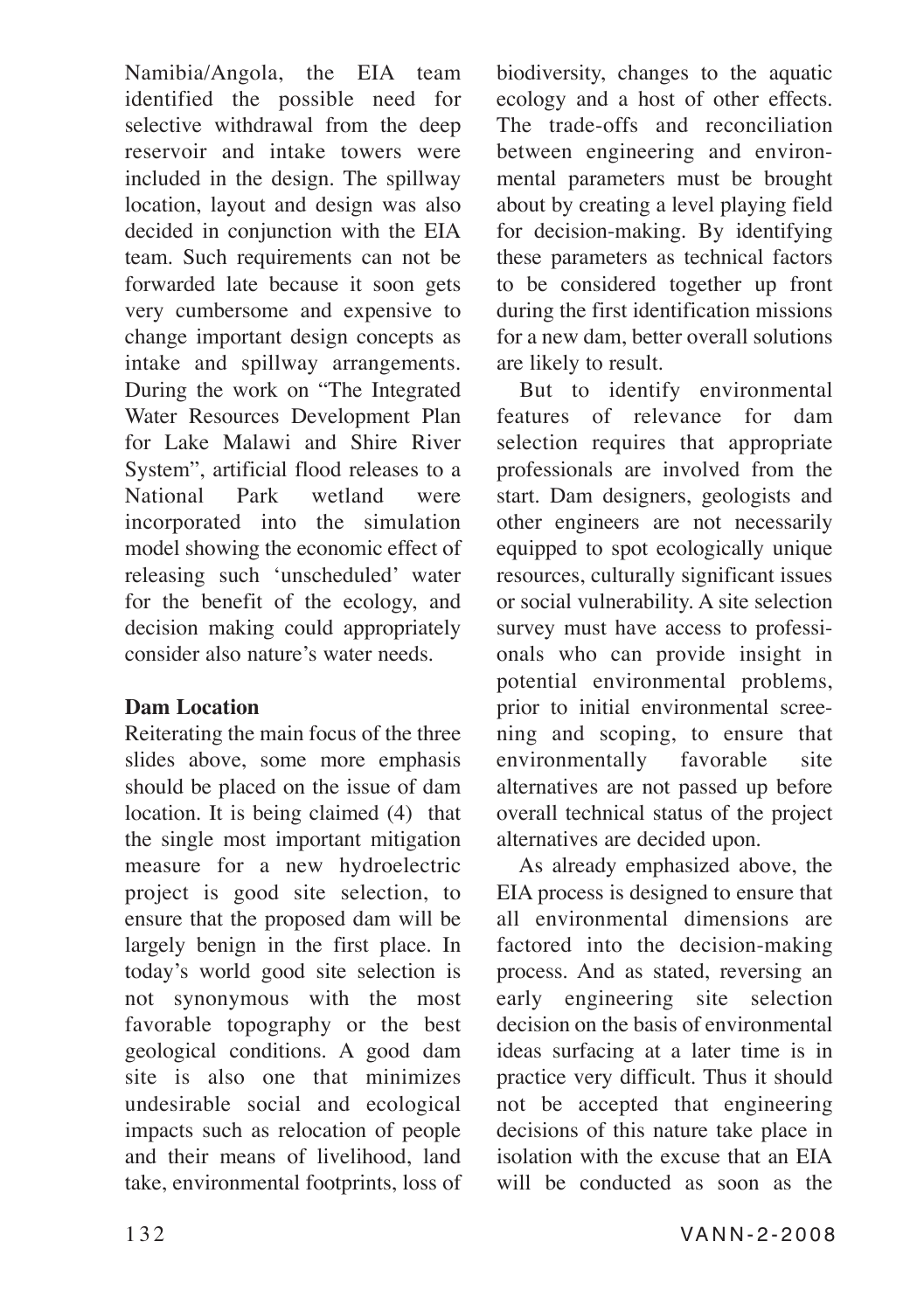project is pre-planned. By this time the train may well have left the environmental station.

### **Other approaches**

Beyond the project specific EIA process, there are other planning mechanisms to consider in this context. Two of these are briefly discussed here.

#### **Strategic, Sectoral and Cumulative Environmental Assessment Approaches**

Strategic evaluations of dam options may be within the sector through a sector environmental assessment (SEA) or within a geographical or administrative area applying a regional environmental assessment (REA). These tools have recently come to the fore and SEA/REAs are increasingly being applied in attempts to ensure that all alternatives are analyzed up front, that environmental issues are being given their rightful attention at the earliest possible stage in the decision-making.

Where project specific EIAs focus on the impact and mitigation of for instance specific power projects and treat the power generation mix including demand side management as given, the SEA offers the opportunity for power sector-wide environmental analysis before project priorities are determined. By raising the perspective at an early stage from a single project to strategic views of the power sector with its several subproject options, better integration of environmental concerns into longterm power development and

investment planning can be achieved. The applicability of and environmental gains from alternative approaches to power generation and transmission, such as solar, wind, biomass and decentralized off-grid solutions can be identified and prioritized in a SEA exercise to focus the subsequent project planning appropriately.

The REA is a tool that can assist dam development planners design investment strategies, programs and projects that are environmentally sustainable for a region as a whole. REAs can account for opportunities and constraints of the environment of a given area and assess on-going and planned dam development activities from a regional perspective. As for the SEA, the REA can bring into focus the scope for alternative solutions to traditional hydropower generation and transmission or irrigation technologies. It can also assist in establishing a more holistic view of environmental effects of water resources development including pollution issues and scope for demand management in power, irrigation, water supply and other water sector areas.

Looking into cumulative environmental effects of hydropower development is in some cases necessary for project specific EAs. More commonly, however, it is an important aspect of the pre-project SEA and REA. By cumulative impacts one means long-range, longterm or short-term, knock-on effects, or the effects of incremental impacts by one project to already existing impacts within the sector or the

VANN-2-2008 133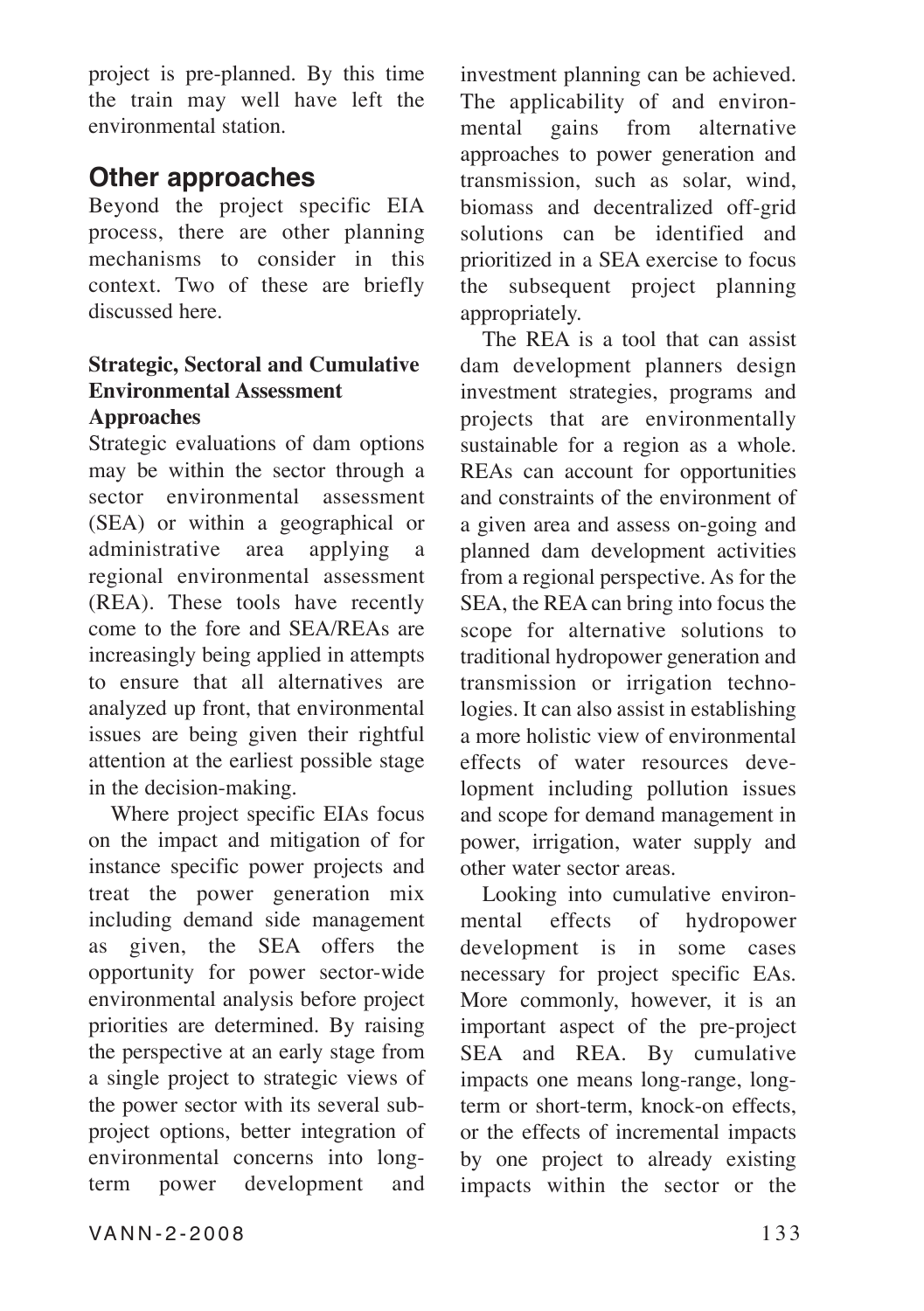region. Consideration of environmental inter-sectoral and interregional impacts arising from a new intervention is also required in some cases. It has been experienced that cumulative environmental effects have been found to be greater than the sum of separate impacts.

SEAs are well suited for considering cumulative impacts of multiple ongoing and planned dam developments as well as impacts from existing sector policies or policy reforms. Positive and negative, direct and indirect cumulative effects should be analyzed. Cumulative impacts on environmentally important and sensitive areas and assets such as coastal zones, deltas, wetlands, fisheries, wilderness, etc. are also important in cases where dam development activities heavily affect these areas and/or resources.

In the context of REAs the task is normally to estimate the potential cumulative impacts of planned activities on a region's environment, natural resource base and socioeconomic conditions. The purpose of this exercise is basically to weigh up the environmental impacts of the planned dam development against other development options within the area before the opportunity for realistic evaluation of these is closed. The aim is to identify a regional scenario for environmentally sustainable development, which needs to be approached stepwise and in conjunction with the analysis of alternatives.

### **Multi Criteria Analysis**

Planners have long been searching for appropriate means of introducing nonquantifiable factors into an analytic planning process. Numerous forms of multi criteria analysis approaches have been developed and used by select groups of planners, but following the publication of the WCD report in 2000, this planning approach has gained more recognition. The WCD recommends the use of MCA which provides "a structured process to screen and rank alternatives and help understand and resolve differences between groups of stakeholders involved in development decisions". Referenced in footnote 2, the book Environmental Effects, Update 2005, explains in its Section 6.9 the main features of MCA as follows:

*'MCA is a technique that allows the various impacts of a project, described in different sets of units, to be integrated and compared. For example, the direct costs and benefits of a project, measured in monetary terms, can be compared with the associated environmental and socio-economic impacts measured, for instance, in tons of carbon dioxide emissions, hectares of land inundated, number of people displaced involuntarily, measures of economic distribution etc.'*

The main features of MCA are described in the above referenced book. It is concluded that MCA is an iterative process, where further